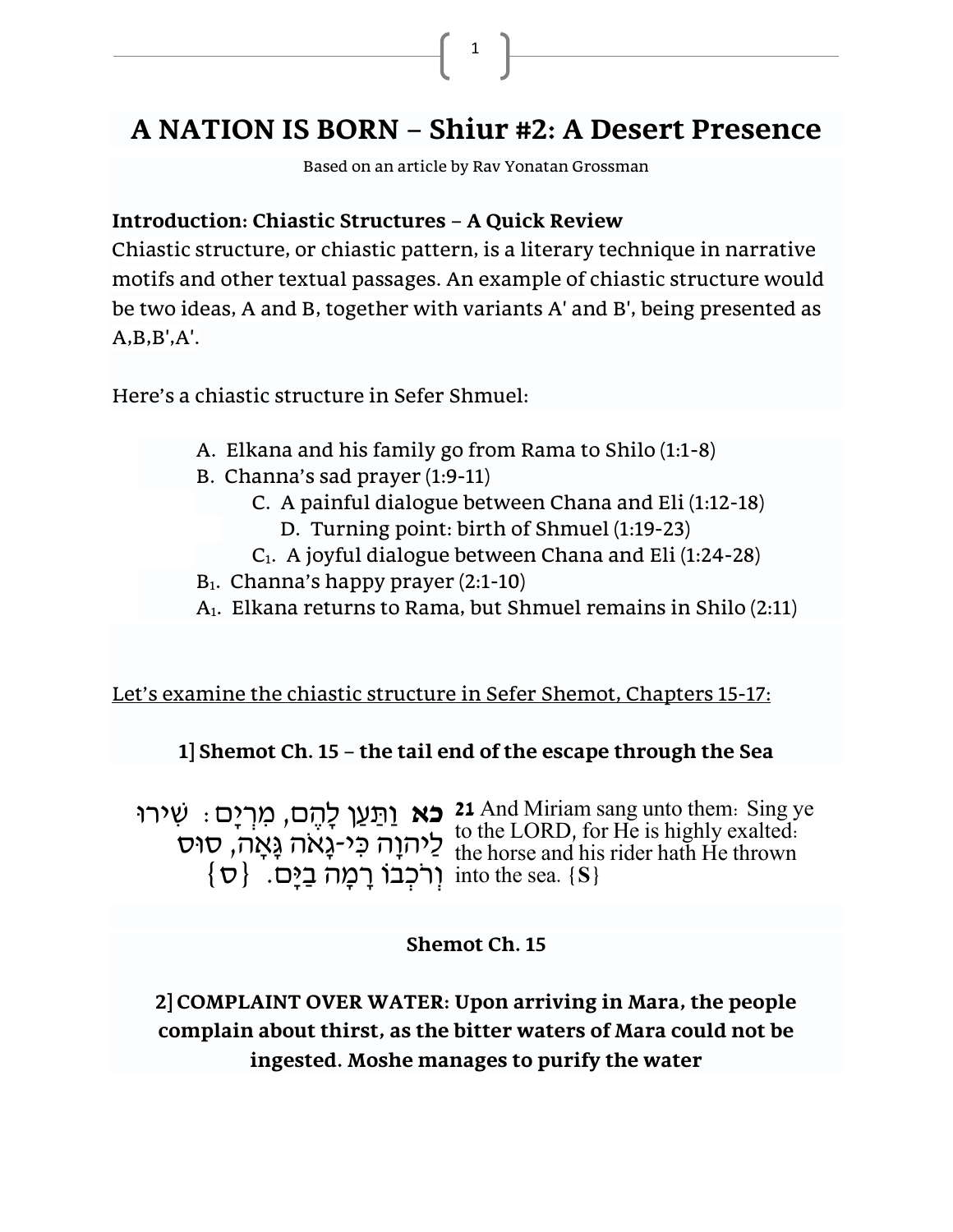| מַצְאוּ מַיִם. | -נב וַיַּסַע מֹשֵׁה אֵת-יִשְׂרָאֵל מִיַּם 22 And Moses led Israel onward from the Red Sea, and<br>; וַיֵּצְאוּ אֵל-מִדְּבֵּר-שׁוּר they went out into the wilderness of Shur; and they<br>-איבר, ולא went three days in the wilderness, and found no water.                                                                                     |
|----------------|-------------------------------------------------------------------------------------------------------------------------------------------------------------------------------------------------------------------------------------------------------------------------------------------------------------------------------------------------|
|                | בג וַיַּבֹאוּ מַרַתְה--וִלֹא יַכְלוּ 23 And when they came to Marah, they could not drink<br>of the waters of Marah, for they were bitter. Therefore לשתת מַיִם מִמַּרַה, כִּי מַרִים הֶם;<br>the name of it was called Marah. עַל-כֵּן קָרַא-שִׁמַהּ, מַרַה.                                                                                   |
|                | :24 And the people murmured against Moses, saying כד וַיִּלֹנוּ הַעַם עַל-מֹשֶׁה לֵאמֹר,<br>'What shall we drink?' מַה-נִשְׁחֵה.                                                                                                                                                                                                                |
|                | בה וַיִּצְעַק אֶל ה' וַיּוֹרֵהוּ יִהוָה 25 And he cried unto the LORD; and the LORD showed<br>tim a tree, and he cast it into the waters, and the עֵץ, וַיַּשְׁלֵךְ אֵל-הַמַּיִם, וַיִּמִתְּקוּ<br>, שם שם לו חק ומשפט waters were made sweet. There He made for them a<br>. וֹשֵׁם נִסֲהוּ statute and an ordinance, and there He proved them; |

2

## **Chapter 16**

# 3**] COMPLAINT OVER BREAD AND MEAT: The nation then encamps in the desert - in "Midbar Sin" - and complains over the lack of luxuries that they enjoyed in Egypt.**

| ַיִּיְסְעוּ, מֶאֵילִם, וַיַּבֹאוּ כַּל-עֲדַת בְּנֵי-<br>יְשְׂרַאֵל אֱל-מִדְבַּר-סִין, אֲשֶׁר בֵין-אֵילִם<br>וּבִין סִינָי--בַחֲמִשָּׁה עָשָׂר יוֹם לַחֹדֵש<br>הַשֶּׁנִי, לִצְאתַם מֵאֶרֶץ מִצְרַיִם. | 1 And they took their journey from<br>Elim, and all the congregation of the<br>children of Israel came unto the<br>wilderness of Sin, which is between<br>Elim and Sinai, on the fifteenth day<br>of the second month after their<br>departing out of the land of Egypt. |
|------------------------------------------------------------------------------------------------------------------------------------------------------------------------------------------------------|--------------------------------------------------------------------------------------------------------------------------------------------------------------------------------------------------------------------------------------------------------------------------|
|                                                                                                                                                                                                      | ב וילינו (וַיִּלוֹנוּ) כָּל-עַדַת בְּנֵי-יִשְׂרָאֵל, 2 And the whole congregation of the<br>children of Israel murmured against עַל-מֹשֶׁה וְעַל-אַהֲרֹן--בַּמִּדְבַּר.<br>Moses and against Aaron in the<br>wilderness;                                                 |
| hand of the LORD in the land of על-סיר הַבַּשַׂר, בִּאֲכִלֶנוּ לָחֵם לָשׂבַע: כִּי-                                                                                                                  | ג וַיֹּאמְרוּ אֱלֶהֶם בִּנֵי יְשְׂרַאֱל, מִי-יְחֵן 3 and the children of Israel said unto<br>them: 'Would that we had died by the מוּתֵנוּ בְיַד-יְהוָה בְּאֶרֶץ מִצְרַיִם, בְּשִׁבְתֵּנוּ<br>Egypt, when we sat by the flesh-pots,                                      |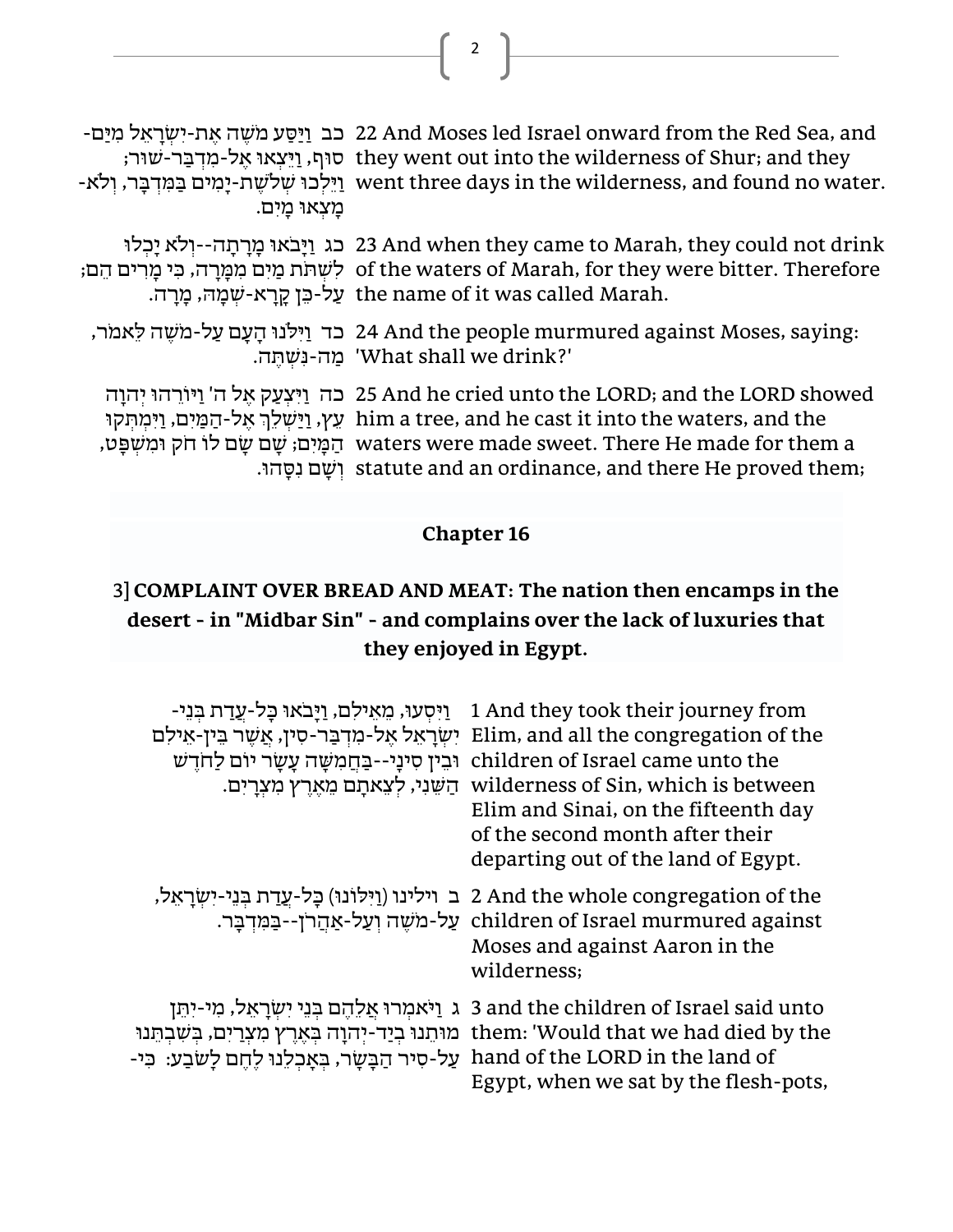|                                                                                    | $\overline{\mathbf{3}}$                                                                                                                                                                                                                                                                                                                                                                                                                                                     |
|------------------------------------------------------------------------------------|-----------------------------------------------------------------------------------------------------------------------------------------------------------------------------------------------------------------------------------------------------------------------------------------------------------------------------------------------------------------------------------------------------------------------------------------------------------------------------|
|                                                                                    |                                                                                                                                                                                                                                                                                                                                                                                                                                                                             |
|                                                                                    | when we did eat bread to the full; for הוֹצֵאתֶם אֹתָנוּ אֶל-הַמִּדְבָּר הַזֶּה, לְהָמִית<br>ye have brought us forth into this אֵת-כָּל-הַקֶּהָל הַזֶּה בָּרָעָב. {ס<br>wilderness, to kill this whole<br>assembly with hunger.' [S]                                                                                                                                                                                                                                       |
|                                                                                    | יר במֹשֶׁה, הִנְנִי מַמְטִיר 4 Then said the LORD unto Moses:<br>Behold, I will cause to rain bread' לָכֶם לֶחֶם מִן-הַשָּׁמָיִם; וְיָצָא הָעָם וְלַקְטוּ<br>from heaven for you; and the people דְּבַר-יוֹם בִּיוֹמוֹ, לִמַעַן אֲנַסֶּנּוּ הַיֵּלֵךְ<br>בתורתי אם-לא. shall go out and gather a day's<br>portion every day, that I may prove<br>them, whether they will walk in My<br>law, or not.                                                                         |
|                                                                                    | ה וְהַיַּה בַּיּוֹם הַשִּׁשִׁי, וְהֵכִינוּ אֶת אֲשֶׁר- 5 And it shall come to pass on the<br>sixth day that they shall prepare that יַבִיאוּ; וְהַיַה מִשְׁנֵה, עַל אֲשֶׁר-יִלְקְטוּ יוֹם<br>יוֹם. which they bring in, and it shall be<br>twice as much as they gather daily.'                                                                                                                                                                                             |
| יְשְׂרָאֵל: עֲרֵב--וְידַעְחֵם, כִּי יְהוָה הוֹצִיא                                 | ו אַמְרוֹן, אֶל-כָּל-בִּנֵי 6 And Moses and Aaron said unto all<br>the children of Israel: 'At even, then<br>אַתְכֶם מֵאֶרֶץ מִצְרָיִם. ye shall know that the LORD hath<br>brought you out from the land of<br>Egypt;                                                                                                                                                                                                                                                      |
|                                                                                    | ז וּבֹקֶר, וּרְאִיתֶם אֶת-כְּבוֹד יְהוָה, בְּשָׁמְעוֹ 7 and in the morning, then ye shall<br>see the glory of the LORD; for that He אֶת-תִּלְנֹּתֵיכֶם, עַל-יִהוָה; וְנַחִנוּ מָה, כִּי<br>תלונו (תַלִּינוּ) hath heard your murmurings against<br>the LORD; and what are we, that ye<br>murmur against us?'                                                                                                                                                                |
| evening flesh to eat, and in the יְהוָה אֵת-תְּלִנְתֵיכֶם, אֲשֶׁר-אַתֵּם מַלִּינָם | , B And Moses said: 'This shall be חַ וַיֹּאמֵר מֹשֶׁה, בִּתֵת יְהוָה לָכֵם בָּעֵרֵב π 8 And Moses said: 'This<br>when the LORD shall give you in the בָשָׂר לֵאֵכֹל וְלַחֵם בַּבֹּקֵר לְשִׂבֹעַ, בִּשְׁמֹעַ<br>morning bread to the full; for that עַלָיו; וְנַחְנוּ מָה, לֹא-עָלֵינוּ תִלְנֹתֵיכֶם כִּי<br>the LORD heareth your murmurings עַל-יִהוַה.<br>which ye murmur against Him; and<br>what are we? your murmurings are<br>not against us, but against the LORD.' |
| ּט וַיֹּאמֶר מֹשֶׁה, אֶל-אַהַרן, אֵמֹר אֶל-כָּל-                                   | 9 And Moses said unto Aaron: 'Say<br>unto all the congregation of the עֲדַת בִּנֵי יִשְׂרָאֵל, קִרְבוּ לִפְנֵי יִהוָה: כִּי<br>children of Israel: Come near before שַׁמַע, אֵת תִּלְנֹּתֵיכֵם.                                                                                                                                                                                                                                                                             |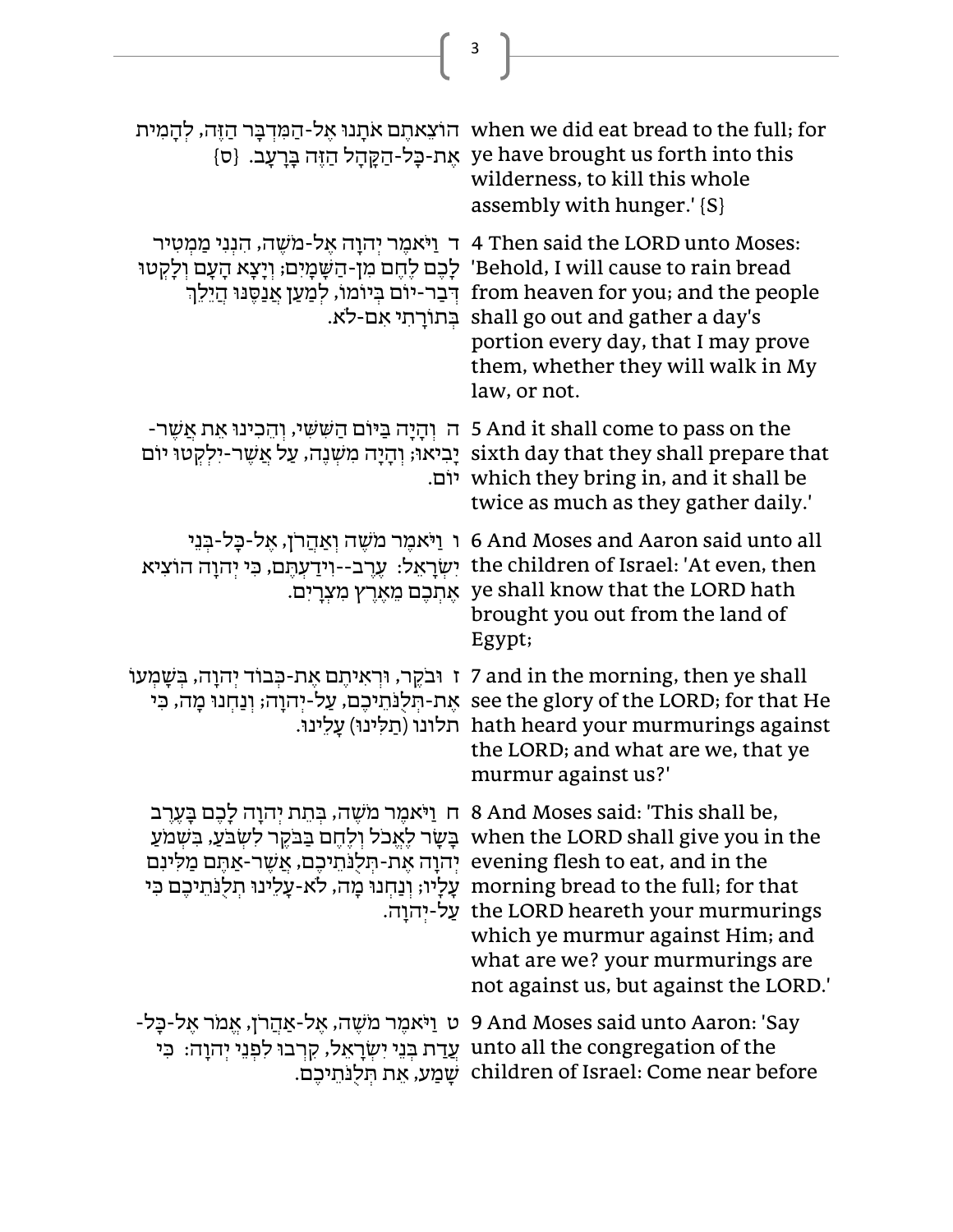| the LORD; for He hath heard your<br>murmurings.'                                                                                                                                                                                                                                                                                                                   |
|--------------------------------------------------------------------------------------------------------------------------------------------------------------------------------------------------------------------------------------------------------------------------------------------------------------------------------------------------------------------|
| י וַיְהִי, כְּדַבֵּר אַהֲרֹן אֶל-כָּל-עֲדַת בְּנֵי 10 And it came to pass, as Aaron<br>spoke unto the whole congregation יִשְׂרָאֵל, וַיִּפְנוּ, אֵל-הַמְּדִבָּר; וְהִנֶּה כִּבוֹד<br>[e] יְהוָה, נִרְאָה בָּעָנָן. [d] the children of Israel, that they<br>looked toward the wilderness, and,<br>behold, the glory of the LORD<br>appeared in the cloud. $\{P\}$ |

 $\left( \begin{array}{c} 4 \end{array} \right)$ 

### **Ch. 17**

# **2a] COMPLAINT OVER WATER: Upon their encampment in Refidim, Benei Yisrael once again express their frustration over the lack of water.**

| א וַיִּסְעוּ כַּל-עֲדַת בְּנֵי-יְשְׂרַאֵל מִמְדְבַּר-סְין, 1 And all the congregation of the<br>children of Israel journeyed from לְמַסְעֵיהֶם--עַל-פִּי יִהוַה; וַיַּחֲנוּ, בִּרְפִידִים, | the wilderness of Sin, by their וְאֵין מַיִם, לִשְׁתֹּת הַעֲם.<br>stages, according to the<br>commandment of the LORD, and<br>encamped in Rephidim; and there<br>was no water for the people to<br>drink.                                                                          |
|--------------------------------------------------------------------------------------------------------------------------------------------------------------------------------------------|------------------------------------------------------------------------------------------------------------------------------------------------------------------------------------------------------------------------------------------------------------------------------------|
| ב וַיַּרֵב הַעֲם, עִם-מֹשֶׁה, וַיֹּאמִרוּ, תִּנוּ-לַנוּ                                                                                                                                    | 2 Wherefore the people strove with<br>Moses, and said: 'Give us water that מַיִם וְנִשְׁתֵּה; וַיֹּאמֵר לַהֵם, מֹשֵׁה, מַה-<br>we may drink.' And Moses said unto תְּרִיבוּן עִמֲדִי, מֲה-תִּנַסוּן אֵת-יִהוָה.<br>them: 'Why strive ye with me?<br>wherefore do ye try the LORD?' |
| water; and the people murmured מֹשֶׁה; וַיֹּאמֵר, לַמַּה זֶה הֵעֱלִיתַנוּ מִמִּצְרַיִם,                                                                                                    | ג וַיִּעְמַא שָׁם הַעֲם לַמַּיִם, וַיַּלֵן הַעָם עַל- 3 And the people thirsted there for<br>against Moses, and said: 'Wherefore לְהָמִית אֹתִי וְאֶת-בְּנַי וְאֶת-מִקְנַי, בַּצָּמָא.<br>hast thou brought us up out of                                                           |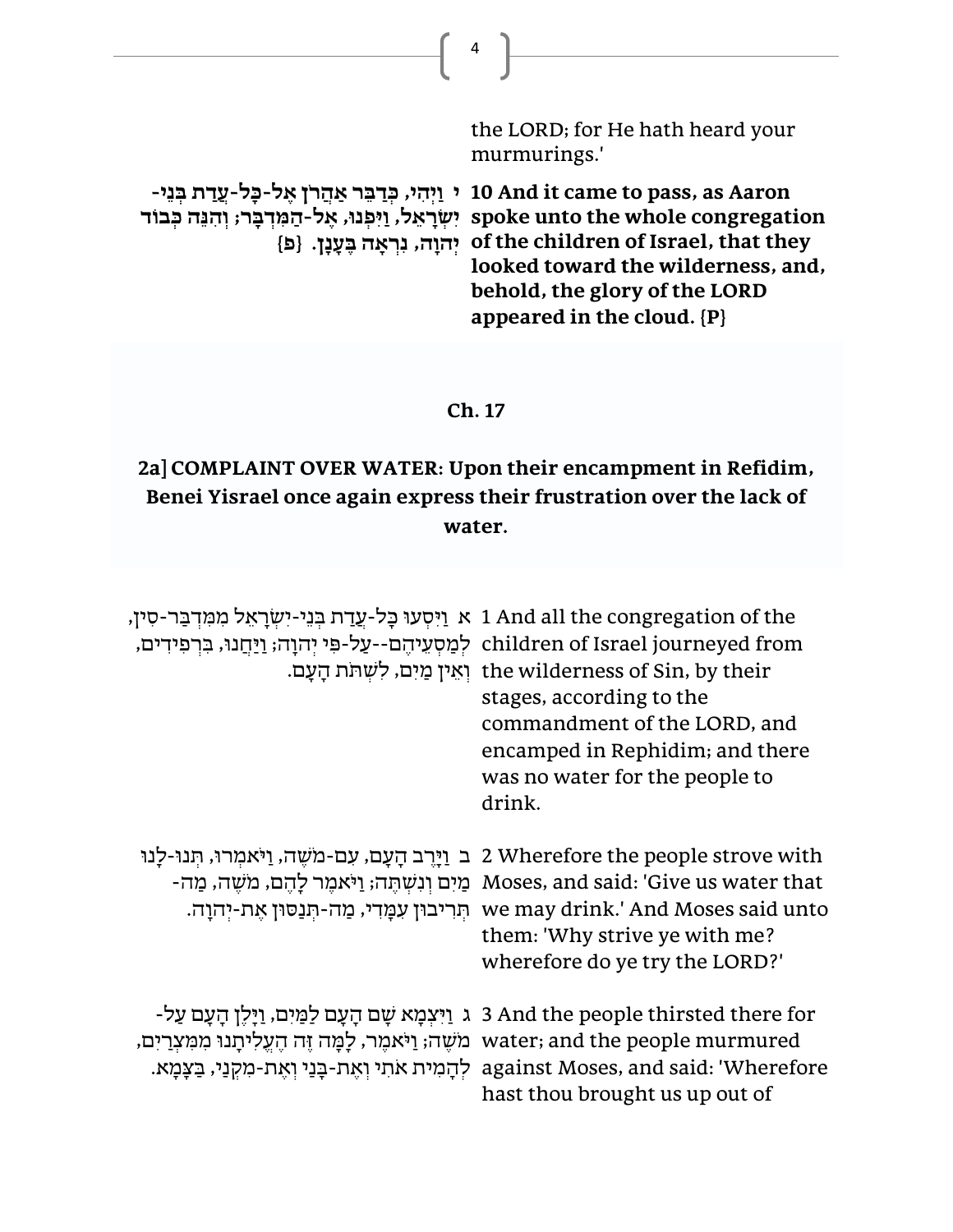| 5                                                                                                                                                                                                                                                      |                                                                                                                                                                                                                  |
|--------------------------------------------------------------------------------------------------------------------------------------------------------------------------------------------------------------------------------------------------------|------------------------------------------------------------------------------------------------------------------------------------------------------------------------------------------------------------------|
|                                                                                                                                                                                                                                                        |                                                                                                                                                                                                                  |
|                                                                                                                                                                                                                                                        | Egypt, to kill us and our children<br>and our cattle with thirst?'                                                                                                                                               |
| ד וַיִּצְעַק מֹשֶׁה אֶל-יִהוָה לַאמֹר, מָה אֶעֱשֶׂה 4 And Moses cried unto the LORD,                                                                                                                                                                   | saying: 'What shall I do unto this לָעָם הַזֶּה; עוֹד מִעַט, וּסְקָלְנִי.<br>people? they are almost ready to<br>stone me.'                                                                                      |
| 5 And the LORD said unto Moses: ה וַיֹּאמֶר יִהוָה אֶל-מֹשֶׁה, עַבֹר לִפְנֵי הָעָם,<br>יַקַח אִתְּךָ, מִזִּקְנֵי יִשְׂרָאֵל; וּמַטְךָ, אֲשֶׁר הִכִּיתָ 'Pass on before the people, and take                                                            | with thee of the elders of Israel; and " בּוֹ אֶת-הַיִאֹר--קַח בִּיָדְךָ, וְהָלָכִתָּ.<br>thy rod, wherewith thou smotest<br>the river, take in thy hand, and go.                                                |
| ו הִנְנִי עֹמֵד לְפָנֶיךְ שָׁם עַל-הַצוּר, בִּחֹרֵב, 6 Behold, I will stand before thee<br>there upon the rock in Horeb; and וְהִכִּיתָ בַצוּר וְיָצְאוּ מִמֶּנוּ מַיִם, וְשָׁתָה הָעָם;                                                               | thou shalt smite the rock, and there וַיַּעַשׂ בֵּן מֹשֶׁה, לִעֵינֵי זִקְנֵי יִשְׂרָאֵל.<br>shall come water out of it, that the<br>people may drink.' And Moses did so<br>in the sight of the elders of Israel. |
| ז וַיִּקְרָא שֵׁם הַמָּקוֹם, מַסָּה וּמִרִיבָה: עַל- 7 And the name of the place was<br>ריב בִּנֵי יִשְׂרָאֵל, וְעַל נַסֹּתָם אֶת-יִהוָה called Massah, and Meribah,<br>because of the striving of the לאמר, הֲיֵשׁ יְהוָה בְקִרְבֵּנוּ, אִם-אָיִן. {פ | children of Israel, and because they<br>tried the LORD, saying: 'Is the LORD<br>among us, or not?' $\{P\}$                                                                                                       |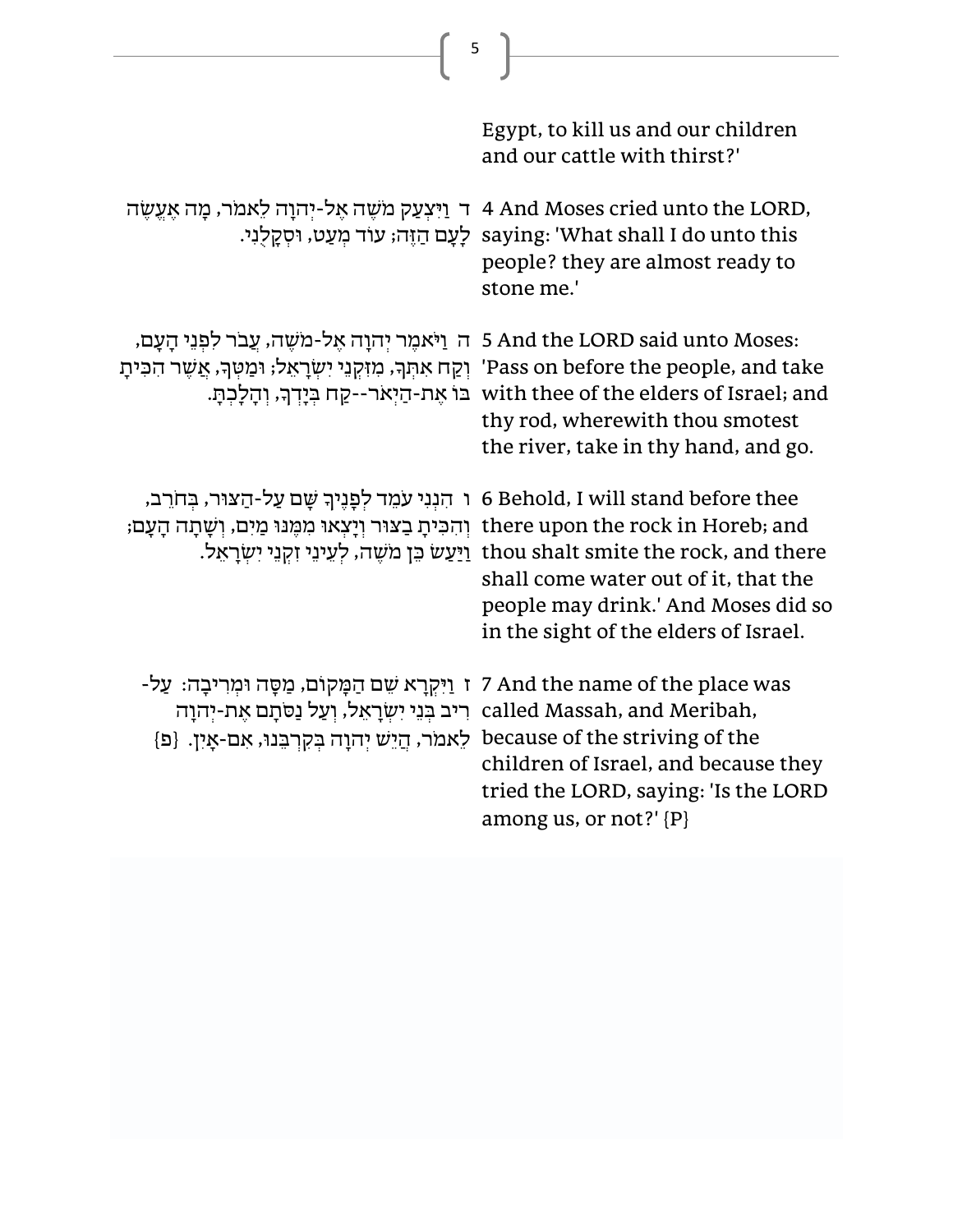| ι.<br>ı<br>٠ |  |
|--------------|--|
|--------------|--|

## **1a] AN EXTERNAL ENEMY: The parasha concludes with the unprovoked attack launched by Amalek, as Benei Yisrael embark on their journey to Mt. Sinai. Led by Yehoshua, Benei Yisrael overpower their enemy.**

| .Rephidim יִשְׂרָאֵל, בִּרְפִידִם. | ר נַיָּבֹא, עֵמָלֵק; וַיִּלָחֶם עִם Then came Amalek, and fought with Israel in                                                                                                                                                                                                                                                                                                                                                                                    |
|------------------------------------|--------------------------------------------------------------------------------------------------------------------------------------------------------------------------------------------------------------------------------------------------------------------------------------------------------------------------------------------------------------------------------------------------------------------------------------------------------------------|
| האלהים, בידי.                      | יהושע 9 And Moses said unto Joshua: 'Choose us out<br>בּחֲר-לָנוּ אֲנָשִׁים, וִצָא הִלָּחֵם men, and go out, fight with Amalek; tomorrow I<br>בַעֲמָלֵק; מָחָר, אָנֹכִי נִצָּב עַל- will stand on the top of the hill with the rod of<br>וּמַטֵּה God in my hand.'                                                                                                                                                                                                 |
| הגִּבְעַה.                         | - יַיַּעֲשׂ יִהוֹשִׁעָ, כַּאֲשֶׁר אַמַר 10 So Joshua did as Moses had said to him, and<br>fought with Amalek; and Moses, Aaron, and לוֹ מֹשֶׁה--לְהִלָּחֵם, בַּעֲמָלֵק;<br>ומשה אַהַרֹן וְחוּר, עַלוּ רֹאשׁ Hur went up to the top of the hill.                                                                                                                                                                                                                    |
|                                    | יא וִהָיָה, כַּאֲשֶׁר יָרִים מֹשֶׁה 11 And it came to pass, when Moses held up his<br>יָדוֹ--וְגָבַר יִשְׁרָאֵל; וְכַאֲשֶׁר hand, that Israel prevailed; and when he let<br>יָנִיחַ יָדוֹ, וְגָבַר עֵמָלֵק. down his hand, Amalek prevailed.                                                                                                                                                                                                                       |
|                                    | -נְבְדִים, וַיִּקְחוּ (עֵר 2 But Moses' hands were heavy; and they took<br>אֶבֶן וַיָּשִׂימוּ תַחִתְּיו וַיֵּשֵׁב a stone, and put it under him, and he sat<br>עָלֶיהָ; וְאַהֲרֹן וְחוּר תְּמִכוּ thereon; and Aaron and Hur stayed up his<br>, בְיָדִיו, מְזֶה אֵחָד וּמְזֶה אֲחָד hands, the one on the one side, and the other on<br>rhe other side; and his hands were steady until וַיִּהִי יָדָיו אֱמוּנָה, עַד-בֹּא<br>.the going down of the sun הַשֲמֵשׁ. |
|                                    | יהוֹשְׁעַ אֲת-עֲמַלֵק 13 And Joshua discomfited Amalek and his<br>{פִי-חֵרְב. {פ                                                                                                                                                                                                                                                                                                                                                                                   |
| מתחת השמים.                        | יד וַיֹּאמֵר יִהוַה אֵל-מֹשֶׁה, 14 And the LORD said unto Moses: 'Write this<br>for a memorial in the book, and rehearse it in כְּתֹב זֹאת זְכָּרוֹן בַּסֶפֶר, וְשִׂים,<br>בְאַזְנֵי יְהוֹשָׁעַ: כִּי-מָחֹה the ears of Joshua: for I will utterly blot out the<br>אָמְחֶה אֶת-זֵכֶר עֲמָלֵק, remembrance of Amalek from under heaven.'                                                                                                                            |
|                                    | טו וַיִּבֵן מֹשֶׁה, מִזְבֵּחַ; וַיִּקְרָא 15 And Moses built an altar, and called the                                                                                                                                                                                                                                                                                                                                                                              |

ש ְׂ מו,ֹ יְׂהוָה נִ ס ִ י. name of it Adonai-nissi.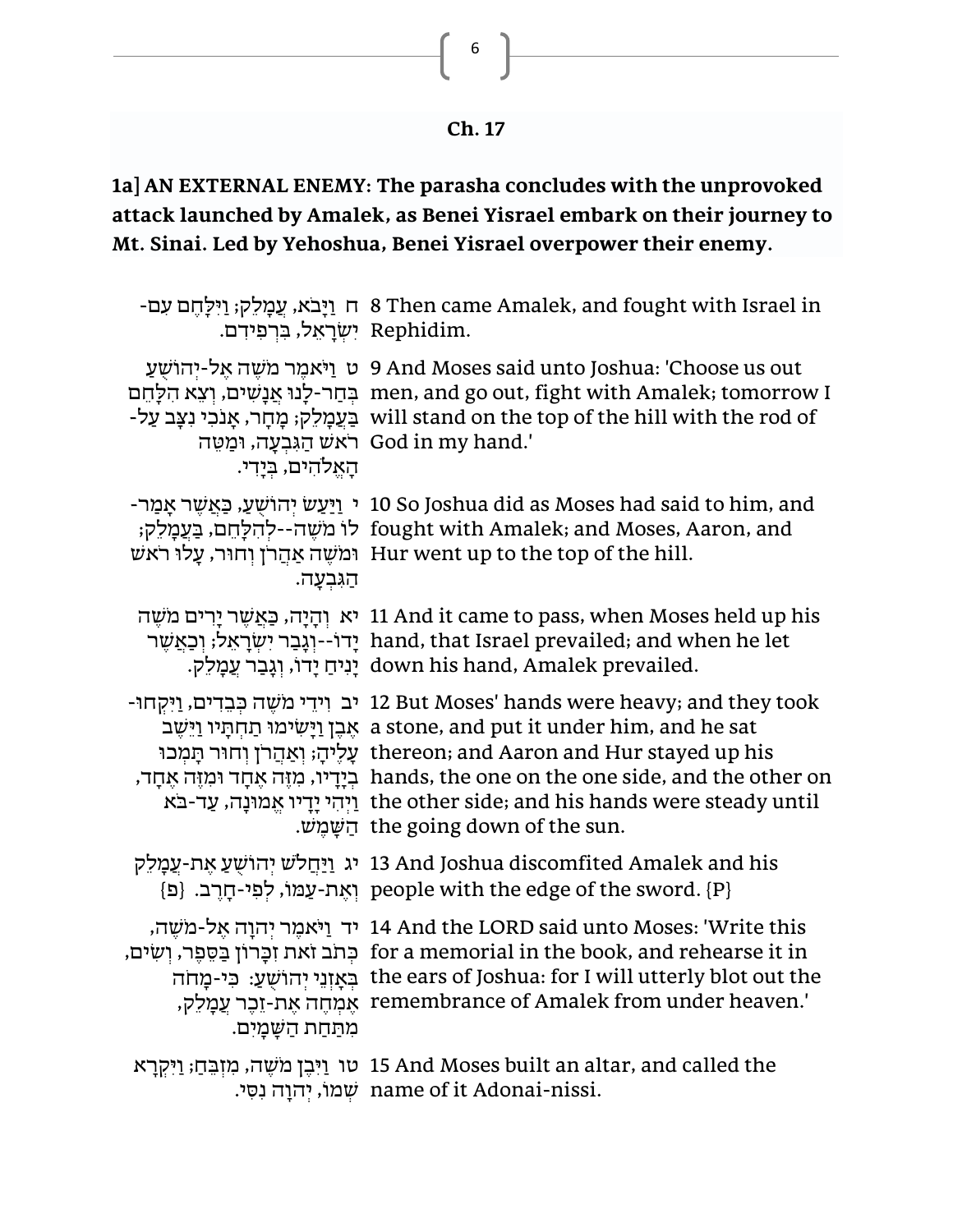טז ַו יֹא ֶׁמר, ִ כי-יָד עַ ל-כ ֵ ס יָה , 16 And he said: 'The hand upon the throne of -- מִלְחָמָה לַיהוָה, בַּעֲמָלֵק the LORD: the LORD will have war with Amalek {פ<sup>}</sup> p m crom generation to generation.' {P}

7

**R. Grossman:** The nation's journey to Sinai appears in the Chumash in a chiastic structure. The journey begins and ends with the threat posed by a foreign enemy (Egypt/Amalek), and sandwiched in between are two incidents of discontent over the water supply (Mara/Refidim). In the middle of these events lies the centerpiece of the journey, afforded the longest treatment by the text - the request for meat in Midbar Sin. As indicated, this specific incident features several unique elements, which set it apart from the other complaints voiced by the people in this parasha. Most notably, this complaint is followed by a public revelation of the Shekhina

### **PARALLELS BETWEEN THE MANNA AND KORBAN PESACH**

### **Sefer Shemot Ch. 16**

ine children of Israel came unto וּבֵין סִינָי--<mark>בַחֲמִשָּׁה עָשָׂר יוֹם לַחֹדֶשׁ הַשֵּׁנִי,</mark>

ַו י **, ַוָּי בֹאו ָּכל-עֲדַ ת ב ְ נֵּי -** ִ ְׂסע ו, ֵמ ֵאי ִלם 1 And they took their journey from **יִש ְ רָּ אֵּ ל אֶ ל-מִ דְ ב ַ ר- סִ ין**, אֲ ש ֶׁ ר ב ֵ ין-אֵ ילִ ם Elim, **and all the congregation of**  לְצֵאתָם מֵאֵרֵץ מְצְרַיִם. **the wilderness of Sin**, which is between Elim and Sinai, on the fifteenth day of the second month after their departing out of the land of Egypt.

**Shemot 12:3 – What date?** 

**ג ַ ד ְ ברו , ֶאל- כ ָּל-עֲדַ ת יִש ְ רָּ אֵּ ל לֵאמֹר,** בֵּעָשׂר, לַחֹדֵשׁ saying: In the tenth day of this month they הַזֶּה: וְיִקְחוּ לַהֶם, אִישׁ שֶׂה לְבֵית-אָבֹת--שֵׂה לַבַּיִת. **3 Speak ye unto all the congregation of Israel,**  shall take to them every man a lamb, according to their fathers' houses, a lamb for a household;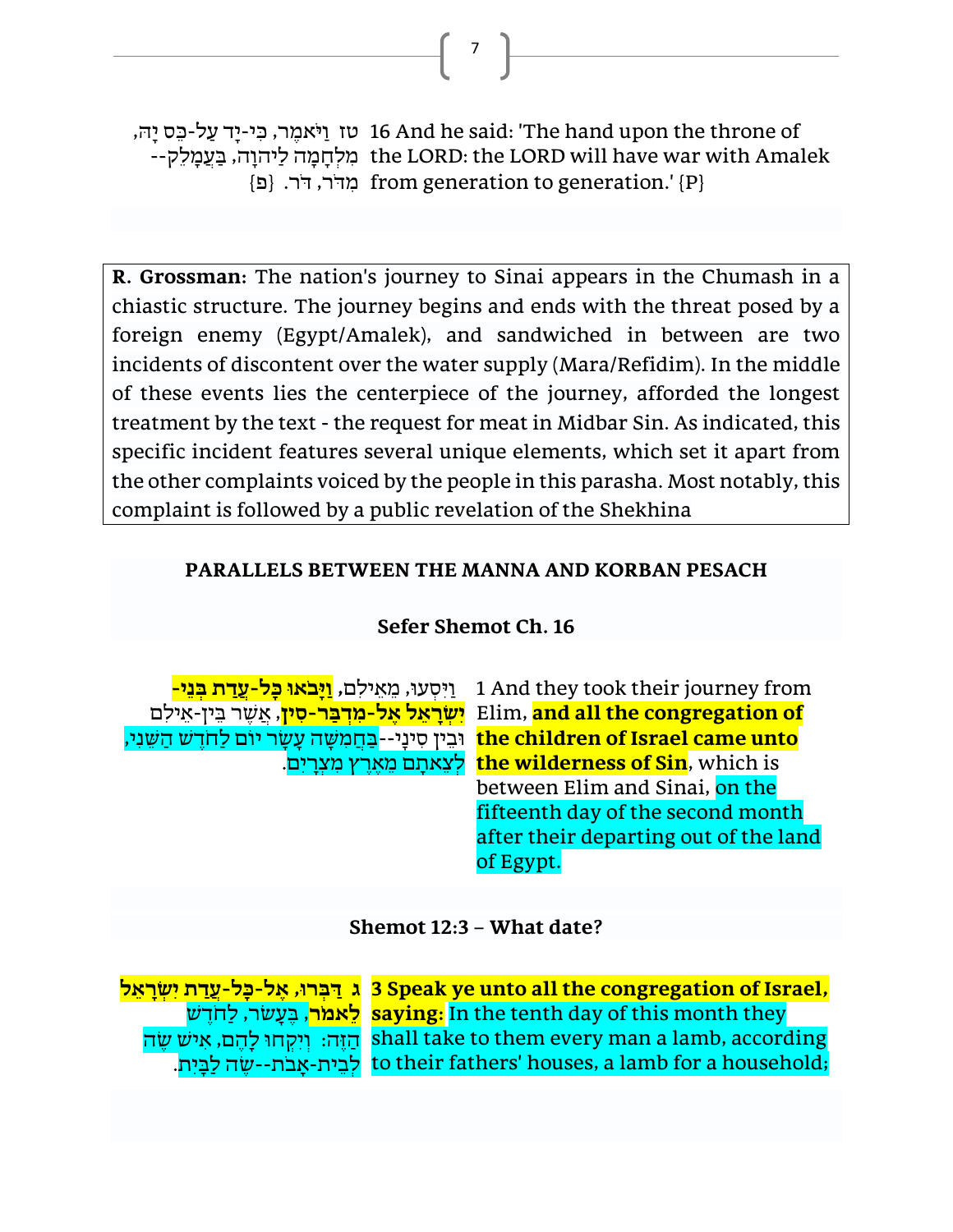## **Shemot 16:12 – What time of day?**

8

יא וַיִּדַבֵּר יִהוָה, אֶל-מֹשֶׁה 11 And the LORD spoke unto Moses, saying: ֵלאמֹר.

יב שָׁמַעְתִּי, אֱת-תְּלוּנֹת בְּנֵי (I have heard the murmurings of the יִשְׂרָאֵל--דַּבֶּר אֲלֵהֵם לֵאמֹר בֵּין children of Israel. Speak unto them, saying: הָעַרְבַּיִם תֹאכִלוּ בָשָׂר, וּבַבֹּקֶר At dusk ye shall eat flesh, and in the morning ת תְּשְׁבְעוּ-לָחֵם; וְידַעְהֵם, כִּי אֲנִי ye shall be filled with bread; and ye shall יְהוָה אֱלֹהֵיכֶם. know that I am the LORD your God.'

### **Shemot 12:6**

ו וְׂ הָ יָה לָכֶׁ ם לְׂ מִ ש ְׂ מֶׁ רֶׁ ת, עַ ד 6 and ye shall keep it unto the fourteenth ַ הַרְּבָעָה עָשָׂר יוֹם לַחֹדֵשׁ הַזֶּה; day of the same month; <mark>and the whole</mark> -וְשָׁחֲטוּ אתוֹ, כֹּל קְהַל עֲדַת assembly of the congregation of Israel shall . יִשְׂרָאֵל--בֵּין הָעַרְבָּיִם. kill it at dusk.

### **Shemot 16:16 – Proportionate Consumption**

טז זֶׁה הַ ד ָ בָ ר, אֲ ש ֶׁ ר צִ ו ָה 16 This is the thing which the LORD hath יְהוָה, לִקְטוּ מִמְנוּ, <mark>אִיש לִפִּי commanded: Gather ye of it <mark>every man</mark></mark> אָבְלֹוּ: עֹמֵר לַגְּלְגֹּלֵת, מִסְפַּר according to his eating; an omer a head, נַפְׂ ש ֹתֵ יכֶׁ ם--אִ יש לַאֲ ש ֶׁ ר according to the number of your persons, shall ָּבְאָהֶלוֹ, תִּקְחוּ. ye take it, every man for them that are in his tent.'

#### **Shemot 12:4**

ד וְׂ אִ ם- יִמְׂ עַ ט הַ ב ַ יִת, מִ הְׂ יוֹת 4 and if the household be too little for a lamb, מִשֶּׂה--וְלָקַח הוֹא וּשִׁבְנוֹ then shall he and his neighbour next unto his ּהַקֶּרֹב אֱל-בֵּיתוֹ, בִּמִּכְסַת house take one according to the number of the ּוָפָּשׁת: <mark>אִיש לְפִי אָכְלוֹ,</mark> תְּכֹסוּ souls; <mark>according to every man's eating</mark> ye shall על-הַשֶּׂה. make your count for the lamb.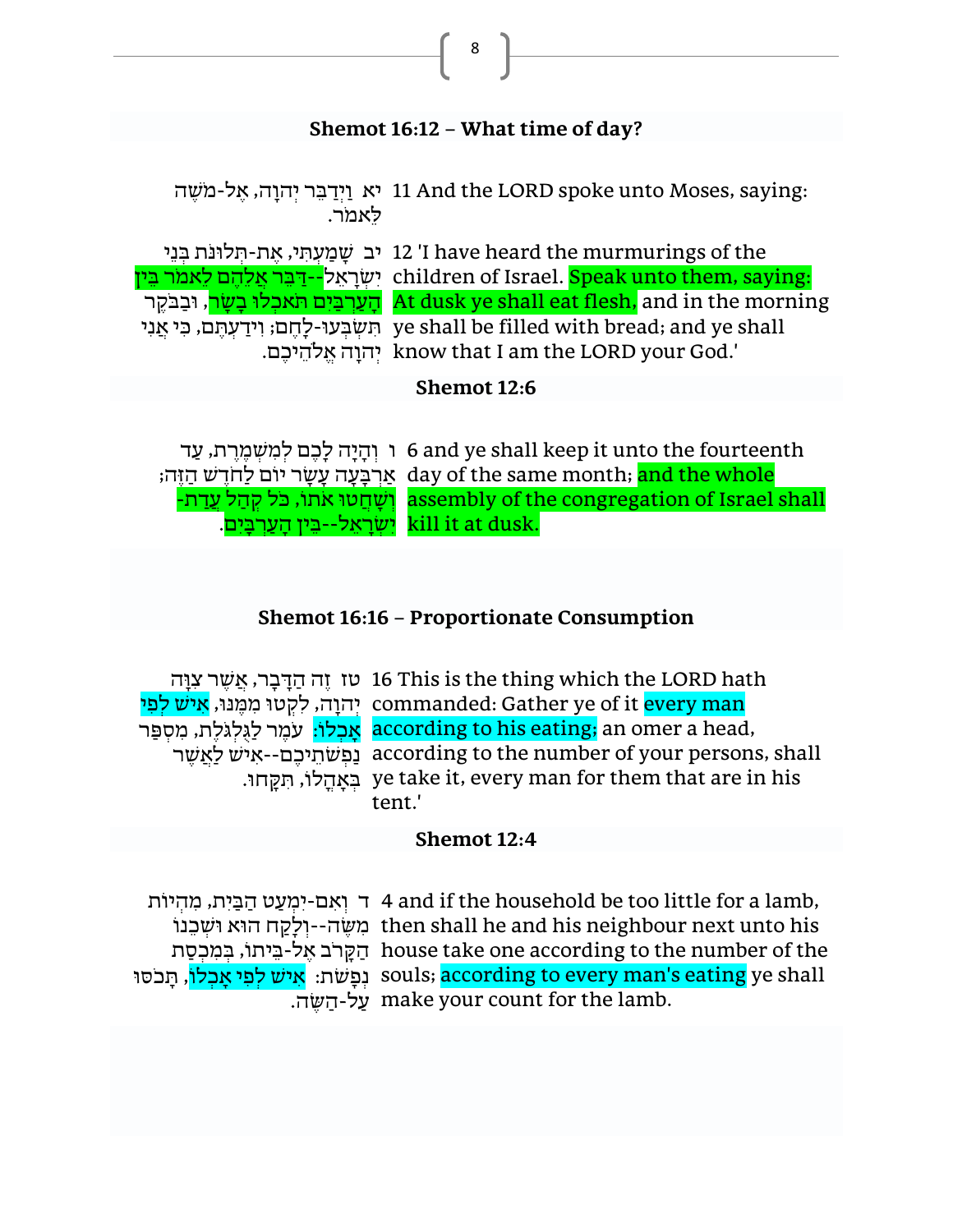### **Shemot 16:18-19 – No Leftovers!**

9

יח וַיָּמֹדוּ בָעֹמֶר--וְלֹא הֶעִדִּיף 18 And when they did mete it with an omer, he הַמַּרְבֵּה, וְהַמֵּמִעִיט לֹא that gathered much had nothing over, and he הֶחְסִיר: אִישׁ לְפִי-אָבְלוֹ, that gathered little had no lack; they gathered לָקָ טו . every man according to his eating.

יט ַו יֹא ֶׁמר מֹ ֶׁשה, 19 And Moses said unto them: **'Let no man**  אֲ לֵהֶׁ ם: אִ יש , **אַ ל-י ֹו ֵּתר ִמ ֶמ נו leave of it till the morning.'** <mark>עַד-בקֵר.</mark>

#### **Shemot 12:9-10**

ט אַל-הֹאכִלוּ מִמְּנוּ נָא, וּבָשֵׁל 9 Eat not of it raw, nor sodden at all with , מִבְשָּׁל בַּמְּיִם: כִּי אִם-צְלִי-אֵשׁ water, but roast with fire; its head with its . רֹאשׁוֹ עַל-כְּרָעָיו וְעַל-קִרְבּוֹ legs and with the inwards thereof.

**י וְ לֹא-תֹו ִתירו ִמ ֶמ נו , ַעד-ב ֹקֶ ר**; **10 And ye shall let nothing of it remain**  וְׂ הַ נ ֹתָ ר מִ מ ֶׁ נ ו עַ ד- ב ֹקֶׁ ר, ב ָ אֵ ש **until the morning**; but that which remaineth תִשְׂרֹפוּ. of it until the morning ye shall burn with fire.

### **Shemot 16:29 – Don't Leave Home!**

כח ַו יֹא ֶׁמר ְׂיהָוה, ֶׁאל- 28 And the LORD said unto Moses: 'How long מֹשֵׁה: עַד-אַנָה, מֵאַנְחֵם, לִשְׁמֹר refuse ye to keep My commandments and My laws? מִצְוֹתֵי, וְתוֹרֹתָי.

כט רְׂ או , כ ִ י -יְׂהוָה נָתַ ן לָכֶׁ ם 29 See that the LORD hath given you the הַשַּׁבָּת--עַל-כֵּן הוּא נֹתֵן לָבֵם sabbath; therefore He giveth you on the sixth ַב יוֹם הַ ש ִ ש ִ י, לֶׁחֶׁ ם יוֹמָ יִם; **ְשבו**  day the bread of two days; abide ye every man **ִאי ש ַת ְח ָּתיו, ַאל-יֵּצֵּ א אִ יש**  in his place, **let no man go out of his place on the seventh day.'** מִמְּקֹמוֹ--בַּיּוֹם הַשָּׁבִיעִי.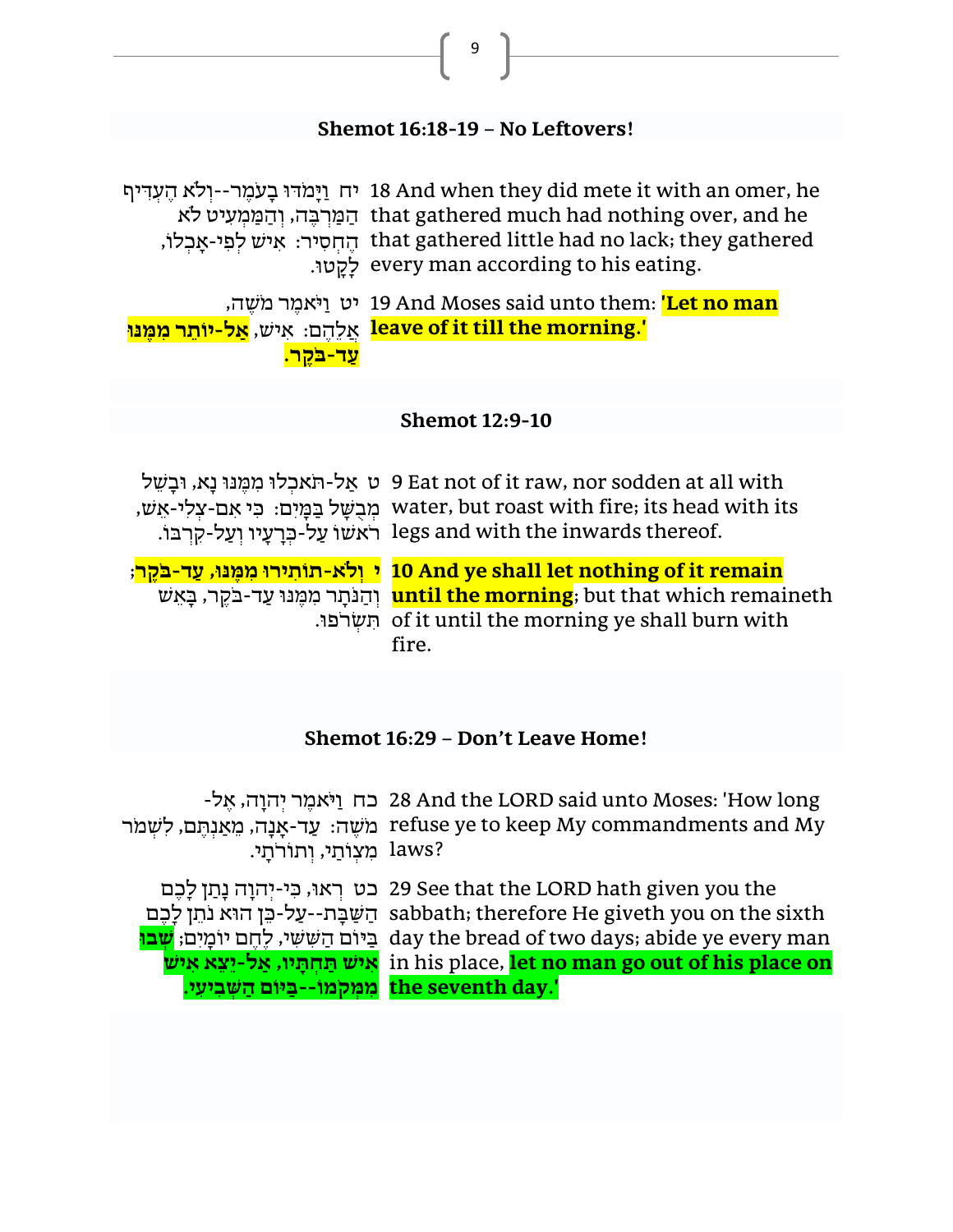### **Shemot 12:22**

כב וּלְקַחְחֶם אֲגָדַת אֵזוֹב, וּטְבַלְחֶם 22 And ye shall take a bunch of hyssop, and -בַּסֵף, וְהִגֵּעְתֵּם אֵל dip it in the blood that is in the basin, and - הַמַּשְׁקוֹף וְאֵל-שַׁתֵּי הַמְּזוּזת, מִן strike the lintel and the two side-posts הַ ד ָ ם אֲ ש ֶׁ ר ב ַ ס ָ ף; **ְו ַא ֶתם, לֹא ֵּת ְצאו**  with the blood that is in the basin; and **אִ יש מִ פ ֶ תַ ח -ב ֵּ יתוֹ -- עַ ד -ב ֹקֶ ר. none of you shall go out of the door of his house until the morning.**

## **The Significance of this parallel: DOES DIVINE PROVIDENCE APPLY IN THE DESERT? Shemot Ch. 16**

ּב וילינו (וַיִּלוֹנוּ) כֵּל-עֲדַת בִּנֵי ( 2 And the whole congregation of the --יִשְׂרָאֵל, עַל-מֹשֶׁה וְעַל-אַהֲרֹן children of Israel murmured against Moses ב ַ מ ִ דְׂ ב ָ ר. and against Aaron in the wilderness;

**ג ַוי ֹא ְמרו ֲא ֵּל ֶהם ְ בֵּני ִי ְ שָּר ֵּאל, ִמי-** 3 **and the children of Israel said unto ִי ֵּתן מו ֵּתנו ְבַיד-יְהוָּה ב ְ אֶ רֶ ץ them: 'Would that we had died by the מִ צְ רַ יִם, ְ ב ִש ְב ֵּתנו ַעל- סִ יר הַ ב ָּ ש ָּ ר, hand of the LORD in the land of Egypt, ְ ב ָּא ְכ ֵּלנו ֶל ֶחם ָּל ֹש ַבע**: כ ִ י-הוֹצֵאתֶׁ ם **when we sat by the flesh-pots, when we**  אֹתָ נו אֶׁ ל- הַ מ ִ דְׂ ב ָ ר הַ ז ֶׁה, לְׂ הָ מִ ית **did eat bread to the full;** for ye have ּ אֱת-כָּל-הַקֶּהָל הַזֶּה בָּרָעָב. {ס} brought us forth into this wilderness, to kill this whole assembly with hunger.'

#### **Rav Yonatan Grossman:**

The people's "nostalgic" depiction of Egypt focuses on two elements. First, they describe **Egypt as a place where people die "by the Hand of God."** Second, Egypt provided them with an alleged abundance of food ("flesh pots", "fill of bread"). This latter component fits appropriately into context - the people are now expressing their disapproval of the food supply in the desert. But why do they characterize Egypt as a place where people perish "by the Hand of God"? **As part of their objection to desert life, shouldn't they present Egypt as specifically the land which facilitates life? Furthermore, these two apparently critical characteristics of Egypt seem to form the basis of the continuation of the verse:**